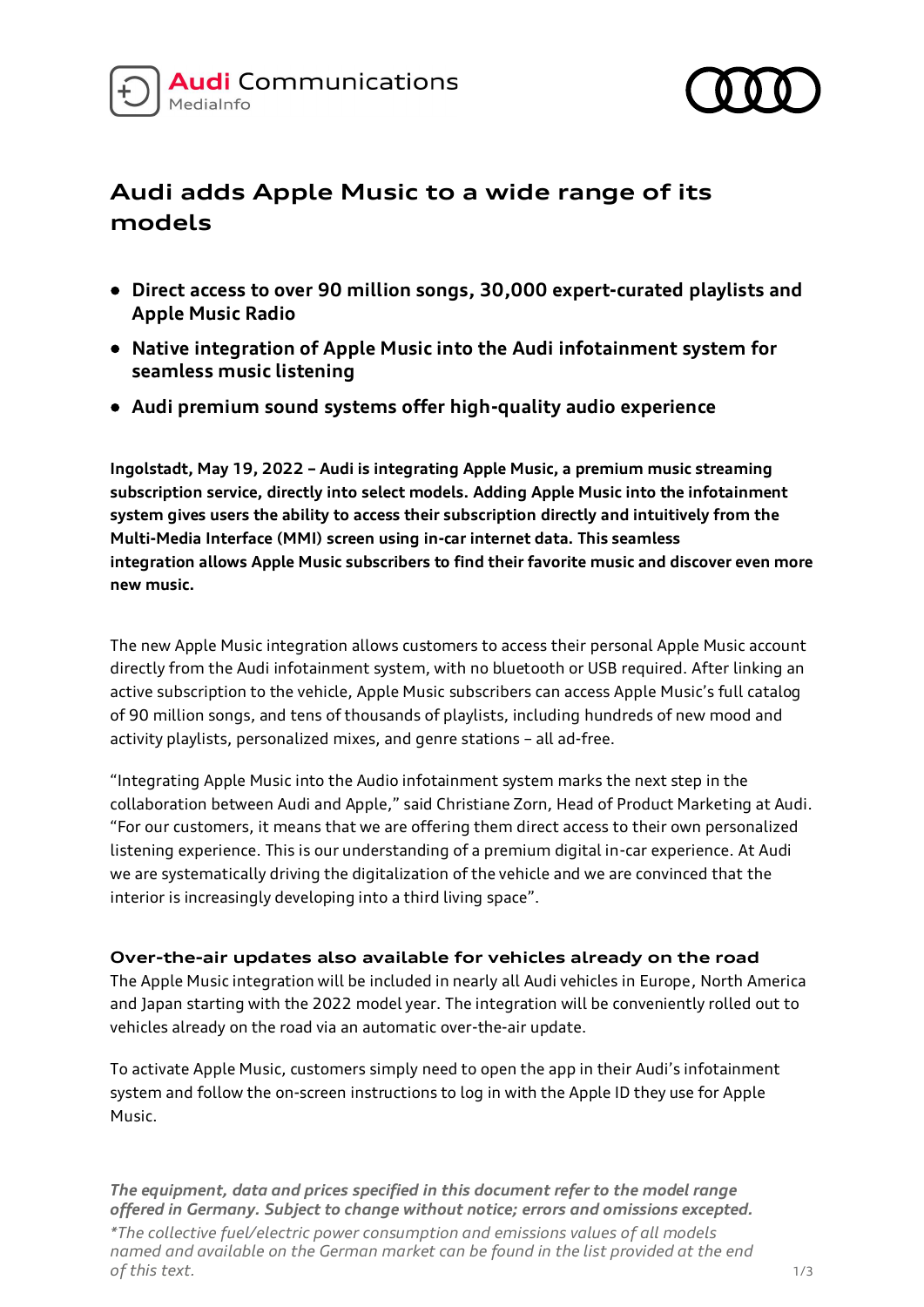



To finish the setup process, they simply need to enter a verification code that is sent to their phone. For Audi owners in Europe, cellular data streaming costs incurred are conveniently billed via a data package available from Cubic-Telekom. The first three gigabytes are free of charge. Audi vehicles also come with Apple CarPlay support. Drivers can connect their iPhone wirelessly (or via USB) and get directions optimized for traffic, make calls, send and receive messages and listen to music simply by tapping the touchscreen display or using Siri voice control.

## **Apple Music turns an Audi into a concert hall on wheels**

Thanks to the integration of Apple Music, the vehicle not only becomes a hub for streaming entertainment, but also a concert hall on wheels thanks to its sophisticated audio architecture and the passengers feel like they're sitting right in the middle of it all. This is because Audi creates a tailor-made acoustic experience for each model, and digital signal processing delivers a well-balanced sound. For example, the signals from the speakers can be controlled with an individual time offset and thus reach the listener simultaneously. Sound design goes even further to create the ultimate acoustic experience. This is where the Audi sound developers adjust the frequency response to create the typical, but still subjective, Audi sound. Audi has been working with Bang & Olufsen in this context for many years, which has resulted in the development of some exceptional sound systems, such as the B&O Premium Sound System with 3D sound in the Audi e-tron GT\*. Here, 16 speakers including 3D sound speakers, a center speaker, and a subwoofer deliver impressive audio.

## **Product and Technology Communications**

Stefan Grillneder Premium Platform Electric (PPE), Connected Car, Digital Innovations Phone: +49 841 89-41449 Email: [stefan.grillneder@audi.de](mailto:stefan.grillneder@audi.de) www.audi-mediacenter.com/de



The Audi Group is one of the most successful manufacturers of automobiles and motorcycles in the premium and luxury segments. The brands Audi, Ducati, Lamborghini and Bentley produce at 21 locations in 13 countries. Audi and its partners are present in more than 100 markets worldwide.

In 2021, the Audi Group delivered around 1.681 million cars from the Audi brand, 8,405 sports cars from the Lamborghini brand and 59,447 motorcycles from the Ducati brand to customers. In the 2021 fiscal year, AUDI AG achieved a total revenue of €53.1 billion and an operating profit before special items of €5.5 billion. More than 89,000 people all over the world work for the Audi Group, around 58,000 of them in Germany. With its attractive brands, new models, innovative mobility offerings and groundbreaking services, the group is systematically pursuing its path toward becoming a provider of sustainable, individual, premium mobility.

*\*The collective fuel/electric power consumption and emissions values of all models named and available on the German market can be found in the list provided at the end of this text.* 2/3